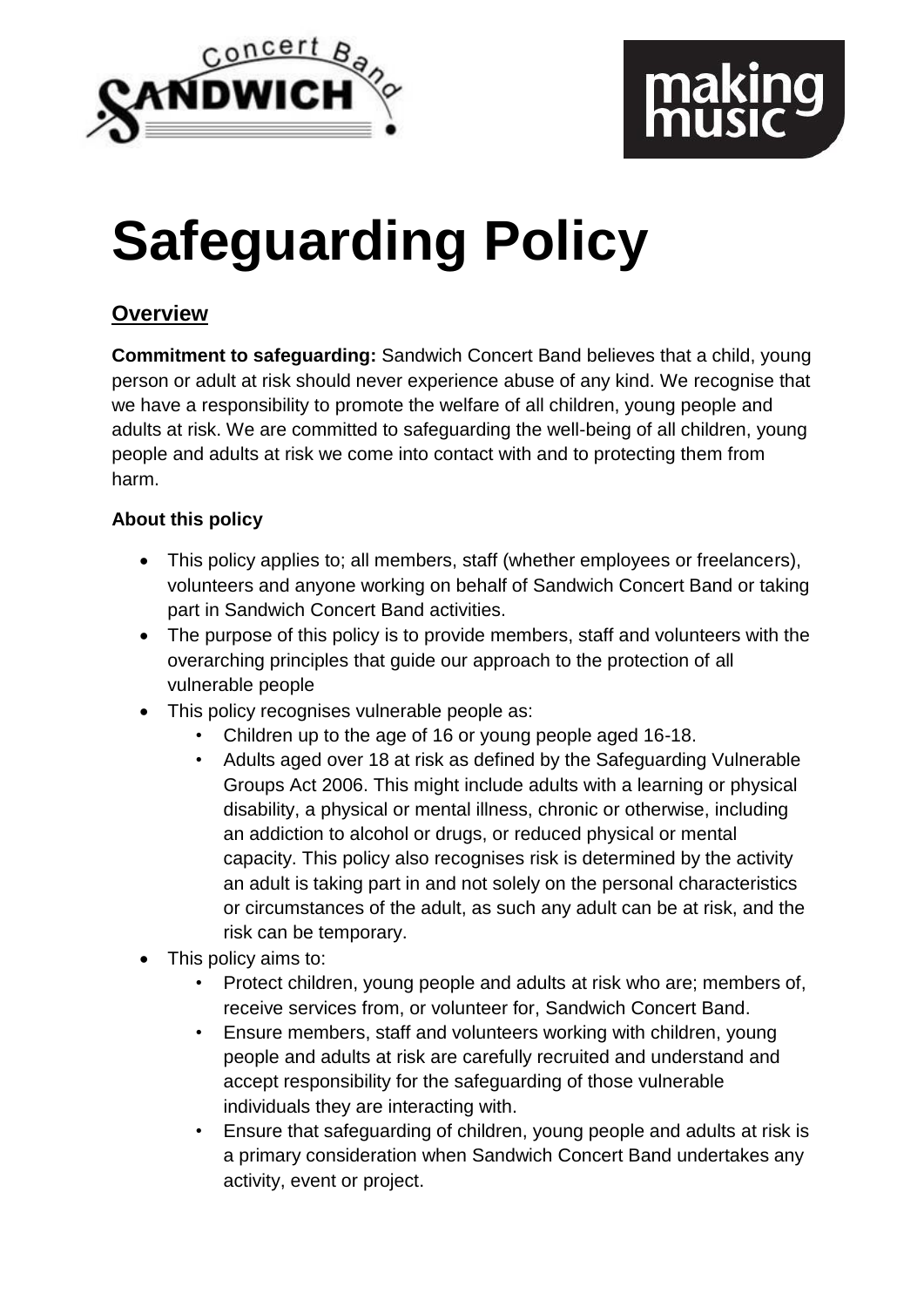**How Sandwich Concert Band might work with vulnerable people:** We run regular rehearsals for members and put on concerts for the general public. As such our involvement with vulnerable people might include, but is not limited to:

- Members of the group who attend rehearsals and concerts
- Relatives and friends of members who attend rehearsals and concerts in a volunteering capacity
- Audience members at public concerts

**Named safeguarding person:** Brent Rimmington has responsibility for safeguarding issues. All queries and concerns relating to safeguarding should be referred to Brent Rimmington in the first instance.

Any projects, events or other activities that will involve vulnerable people must be planned with the involvement of Brent Rimmington and in line with established procedures and ground rules (see below).

**Procedures and ground rules:** A further document – 'Ground rules, ways of working and procedures' is available and forms part of this policy.

**Policy review:** This policy will be reviewed and amended (if necessary) on an annual basis by the Committee of Sandwich Concert Band. It will also be reviewed in response to changes in relevant legislation, good practice, or in response to an identified failing in its effectiveness.

# **Ground rules, ways of working and procedures**

This document forms part of the Sandwich Concert Band's Safeguarding policy.

- The policy applies to; all members, staff (whether employees or freelancers), volunteers and anyone working on behalf of Sandwich Concert Band or taking part in Sandwich Concert Band activities.
- The purpose of this policy is to provide members, staff and volunteers with the overarching principles that guide our approach to the protection of vulnerable people.
- This policy recognises vulnerable people as:
	- Children up to the age of 16 or young people aged 16-18.
	- Adults aged over 18 at risk including those defined as vulnerable by the Safeguarding Vulnerable Groups Act 2006; this might include adults with a learning or physical disability, a physical or mental illness, chronic or otherwise, including an addiction to alcohol or drugs, or reduced physical or mental capacity.

This document includes:

- Procedures for raising safeguarding concerns and incidents of abuse
- Procedures for dealing with concerns and incident of abuse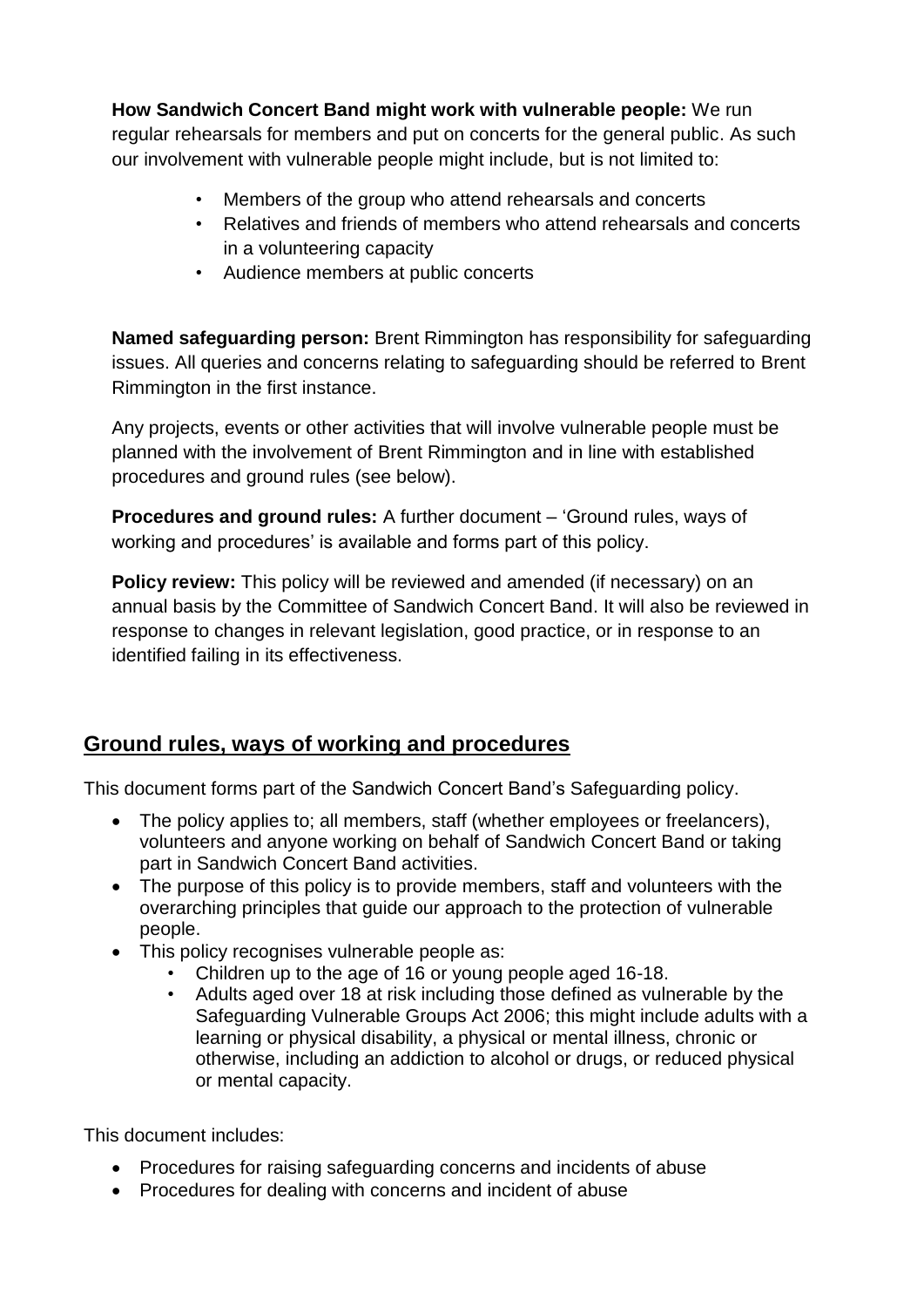### **Procedures for raising safeguarding concerns and incidents of abuse**

- If any member, staff or volunteer in Sandwich Concert Band witnesses, suspects or is informed of a witnessed or suspected case of abuse they should immediately report it to the named safeguarding officer; Brent Rimmington.
- If the named person is not available, or is involved in or connected to, the abuse, it should be reported to the group chair, Kate Robinson or a DBS checked adult: Emma Stevens, Kevin Smith-Burchnell.
- If an individual wishes to report an incident of abuse against themselves they should report it to the named safeguarding officer or an individual they trust.

# **Procedures for dealing with concerns and incidents of abuse**

The Named person (or person reported in their absence) will first make a decision based on the immediacy of the concern and the following two factors:

- 1. If the vulnerable person is in immediate danger or needs emergency medical attention – call the police and/or ambulance service.
- 2. If the person at the centre of the allegation is working with vulnerable persons at the current time – remove them, in a sensitive manner, from direct contact with vulnerable people and follow the procedures below.

If none of the above applies the named person will:

- Make a note of the concerns reported to them.
- Speak with committee members to decide how to handle the reported abuse, excluding any committee members who are involved in the incident.
- Escalate the report by either:
	- Raising concerns with the police for serious or possible criminal offences.
	- Requesting an assessment by the local authority social care department about whether a vulnerable person is in need of protection.
	- Instigating an internal investigation  $-$  for less serious incidents where they feel internal mediation will be successful.
- Where cases are escalated the committee will cooperate with the police or local authority in dealing with the reported incident.
- Where an internal investigation takes place the committee will:
	- Inform all parties involved of the reported abuse as soon as possible.
	- Inform the family/guardians of the person reported as having been abused of the incident.
	- Arrange separate meetings with both parties within 10 days of the reported incident. A joint meeting may be arranged if appropriate.
		- Both parties should be given the chance to bring a friend or representative to the meeting.
		- Meetings will be attended by the named safeguarding officer and at least one other committee member.
		- All parties will also be invited to submit a written statement in advance of the meeting.